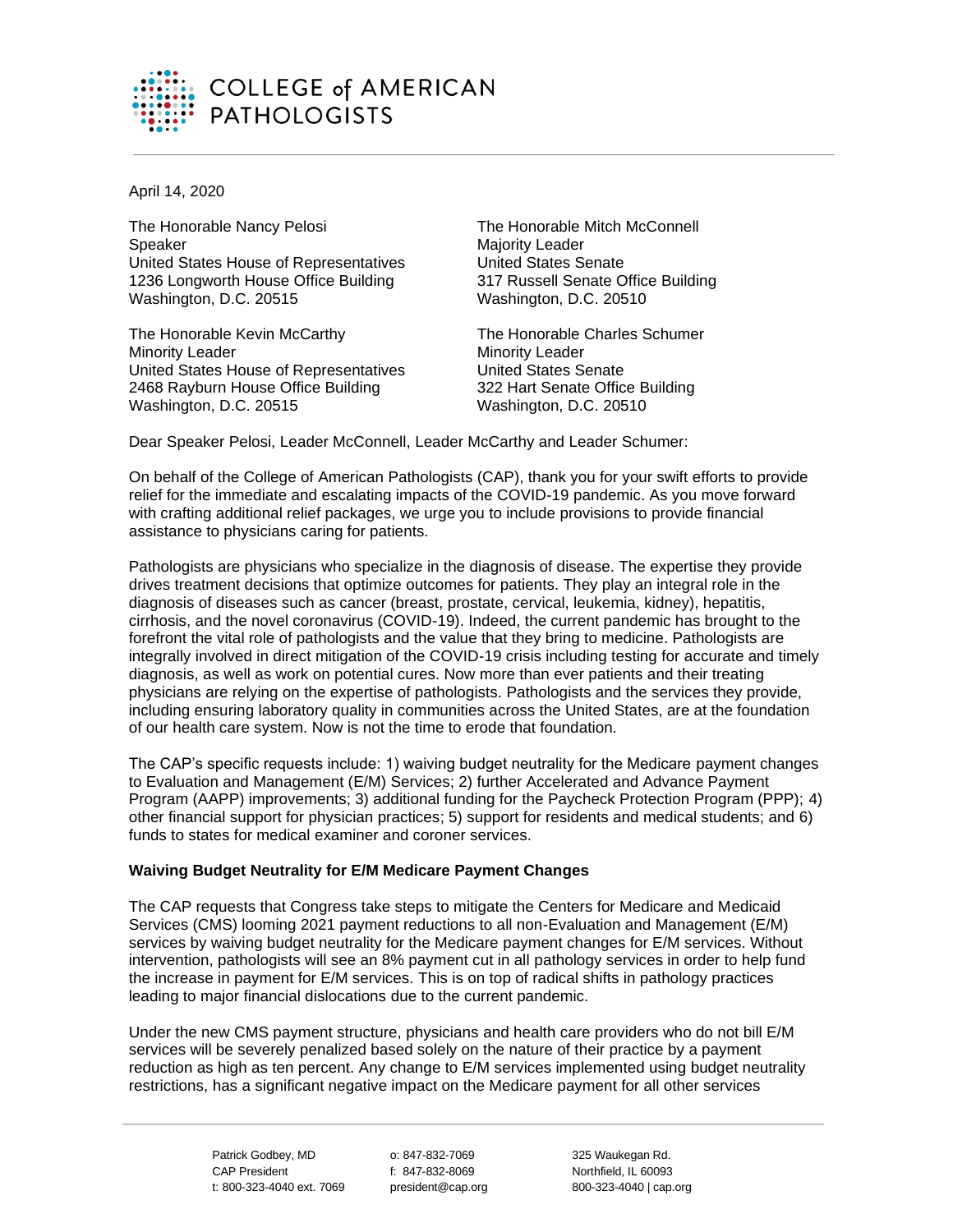

provided on the Medicare physician fee schedule. The CMS has estimated that \$7 billion will be redistributed from these changes in CPT coding and valuation.

Of great concern is the impact that this redistribution will have on access to specialty services, like pathology, for people in rural and underserved areas. These changes coupled with the ongoing COVID-19 pandemic, will have negative financial implications for pathologists in the foreseeable future that necessitate waiving budget neutrality to sustain and enhance patient care. **Therefore**, **we respectfully urge Congress to waive the budget neutrality requirements stipulated in Section 1848(c)(2) of the Social Security Act for the finalized E/M CPT code proposal. This muchneeded action by Congress will provide a critical reprieve for pathologists and other physicians facing substantial payment reductions in the coming months.**

# **Further Accelerated and Advance Payment Program Improvements**

We also urge Congress to take actions to further improve the Accelerated and Advance Payment Program for the duration of the COVID-19 public health emergency. Together with the American Medical Association (AMA), we believe these actions could include postponing recoupment until 365 days after the advance payment is issued, extending the repayment period for physicians to at least two years, and waiving the interest that accrues during the extended payment period.

Currently, the CMS is required to charge interest on the difference between the amount recoupled and the total advance payment amount, if the entire advance payment is not recouped within 210 days after the advance payment was made to physicians. This interest rate is 10.25 percent for providers who have not completed repayment by the applicable due date. We urge Congress to grant additional flexibility to waive the interest rates given the unprecedented demands and financial circumstances faced by physicians and other health care providers.

# **Additional Funding for the Paycheck Protection Program (PPP)**

The CAP urges Congress to quickly provide additional funding for the Paycheck Protection Program (PPP) and ensure adequate financial support for physicians and their health care practices. The PPP is a potential lifeline for practices facing significant financial losses as a result of this unprecedented public health crisis, and will help these practices maintain their workforce and focus on the critical task of testing and treating patients. However, the limited amount of funding provided for the PPP and the first-come first-serve nature of the program is distressing many of our members who are already stretched thin. Additional funding would ensure that financially impacted small and mid-size practices can take the necessary time to apply and will be able to access the necessary funding.

## **Other Financial Support for Physician Practices**

The CAP also joins the AMA in supporting other financial support for physician practices. This includes positive payment update to the Medicare Physician Fee Schedule and additional direct funding (grants, interest free loans, and other mechanisms) will help pathology practices remain afloat and allow pathologists to focus on the critical task of testing and treating patients.

# **Support for Residents and Medical Students**

We also encourage Congress to work with the AMA and others to support our residents and medical students, many of whom are playing a critical role in responding to the COVID-19 crisis and providing care to patients on the frontlines. We request Congress provide at least \$20,000 of federal student loan forgiveness or \$20,000 of tuition relief to medical students and residents. These benefits would also apply to third- and fourth-year medical students who are willing, and deemed

> Patrick Godbey, MD CAP President t: 800-323-4040 ext. 7069

o: 847-832-7069 f: 847-832-8069 president@cap.org

325 Waukegan Rd. Northfield, IL 60093 800-323-4040 | cap.org